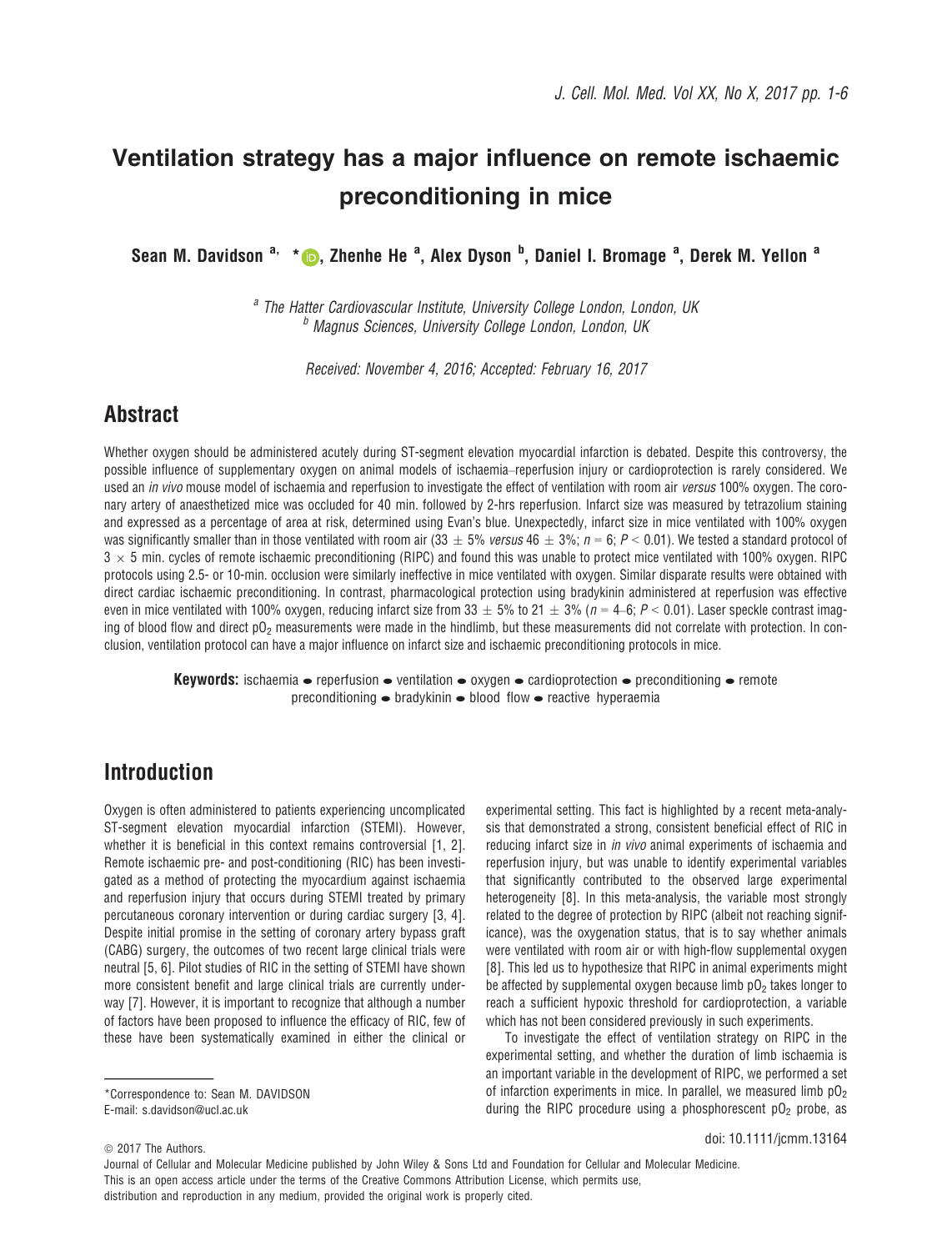well as blood flow by laser speckle contrast imaging. These experiments revealed a number of unexpected observations which we believe are useful in understanding the role of ischaemic time and oxygenation in RIPC protocols in mice.

### Materials and methods

All animals received humane care in accordance with the United Kingdom Home Office Guide on the Operation of Animal (Scientific Procedures) Act of 1986. The investigation conforms to the guidelines from Directive 2010/63/EU of the European Parliament on the protection of animals used for scientific purposes or the NIH guidelines. All experiments approved by the appropriate ethics committee and have therefore been performed in accordance with the ethical standards laid down in the 1964 Declaration of Helsinki and its later amendments.

C57Bl/6 mice were anaesthetized by i.p. injection of 80 mg/kg pentobarbitone at a concentration of 20 mg/ml in 0.9% (w/v) saline and maintained at 36.5  $\pm$  0.5°C on a heating mat. Surgery was started once pedal and tail reflexes were abolished and depth of anaesthesia was monitored throughout. Mice were intubated using a 19G cannula and ventilated using a MiniVent, type 845, Small Animal Ventilator (Harvard Apparatus, Kent, UK), supplemented with either room air or 100% oxygen, at a flow rate of 1.0 l/min. with 2 cmH<sub>2</sub>O PEEP, stroke volume  $200$   $\mu$ l at 130 strokes/min. The left anterior descending (LAD) coronary artery then was occluded (verified by ST elevation, hypokinesia and pallor) for 40 min. followed by 2 hrs reperfusion, after which infarct size was measured by tetrazolium staining and expressed as a percentage of area at risk, determined using Evan's blue. A total of 82 mice were used for infarct experiments and were randomly assigned to treatment group. Seven mice died during reperfusion and were excluded from analyses (two control, one 5-min. RIPC, two 10-min. RIPC, one vehicle, one bradykinin).

RIPC was induced using a 6-mm lumen custom vascular occluder (Kent Scientific, Torrington, CT, USA) around the right hindlimb inflated to 250 mmHg to induce three cycles of 2.5-, 5- or 10-min. ischaemia, followed by 5-min. reperfusion after each cycle (Fig. 1). Classical, 'direct' ischaemic preconditioning (IPC) was induced by one cycle of 5 min. LAD occlusion and 5-min. reperfusion. Pharmacological preconditioning using bradykinin was administered by slow injection via the external jugular vein at 40  $\mu$ g/kg in a vehicle of 0.1 mM acetic acid in saline, prior to index ischaemia. Vehicle control mice received 0.1 mM acetic acid in saline. Animals were killed by severing of the aorta.

Blood flow was visualized in the hindlimb during RIPC using a FLPI-2 laser speckle contrast blood flow imager (Moor Instruments, Axminster, United Kingdom), which delivers images at high time and spatial resolution. Hair was first removed from both hindlimbs using Veet depilation. Full-frame images were recorded at 5 Hz and then subsequently analysed by averaging the image intensity over an area of interest encompassing the entire exposed upper limb. Similar results were obtained if a region containing only the femoral artery or only smaller vessels was used.

Limb muscle  $p0<sub>2</sub>$  was measured every 5 sec. using a bare-fibre phosphorescent sensor connected to an Oxylite™ monitor (Oxford Optronix, Abingdon, United Kingdom). The probe was pre-coated with a 10 U/ml solution of heparin in saline to prevent haematoma, then slowly inserted into the vastus intermedius muscle along the track of a puncture made using a 21G  $\times$  5/8" Microlance needle to a depth of 5 mm. tPO2 measurements were continuously recorded using PowerLab 4/25 coupled to Chart 7 (AD Instruments, Oxon, UK).

The results are shown as mean  $\pm$  standard deviation of the mean. Statistical comparison of the groups was made by two-way ANOVA, with Bonferroni correction for multiple comparisons. A significance value of  $P < 0.05$  was considered significant.

### **Results**

Mice ventilated with either room air or 100%  $0<sub>2</sub>$  were subject to 40min. coronary ischaemia followed by 120-min. reperfusion, after which the ischaemic area at risk and infarct area were measured. IPC was applied directly to the heart for 5 min. or remotely to the hindlimb for three cycles of 2.5-, 5- or 10-min. ischaemia separated by 5-min. reperfusion (Fig. 1). Bradykinin (40 µg/kg) was injected i.v. as a positive control for a pharmacological preconditioning mimetic that does not depend on hypoxia to induce cardioprotection. The area at risk was similar in all groups (Fig. 2A) (see Fig. S2 for representative images of TTC-stained heart slices).

Infarct size was significantly smaller in mice breathing  $O<sub>2</sub>$  compared to those breathing room air ( $P < 0.01$  for an effect of ventilation method by two-way ANOVA,  $P < 0.05$  when comparing control groups only by Bonferroni correction) (Fig. 2B). RIPC induced using either 2.5- or 5-min. cycles was cardioprotective in mice breathing room air, but not supplementary  $O_2$  (Fig. 2B). An RIPC protocol using a longer cycle time of 10 min. was ineffective under both ventilation strategies (Fig. 2B). Reasoning that supplementary  $0<sub>2</sub>$  may interfere



Fig. 1 Experimental protocols. All mice were subject to 40-min. coronary artery ligation followed by reperfusion for 120 min. in vivo. Preconditioning periods of ischaemia were applied either directly to the heart ('classical' IPC) or remotely, by inflation of a cuff on the limb (RIPC), and are indicated in red. 40  $\mu$ g/kg bradykinin was administered i.v. 5 min. before ischaemia (blue).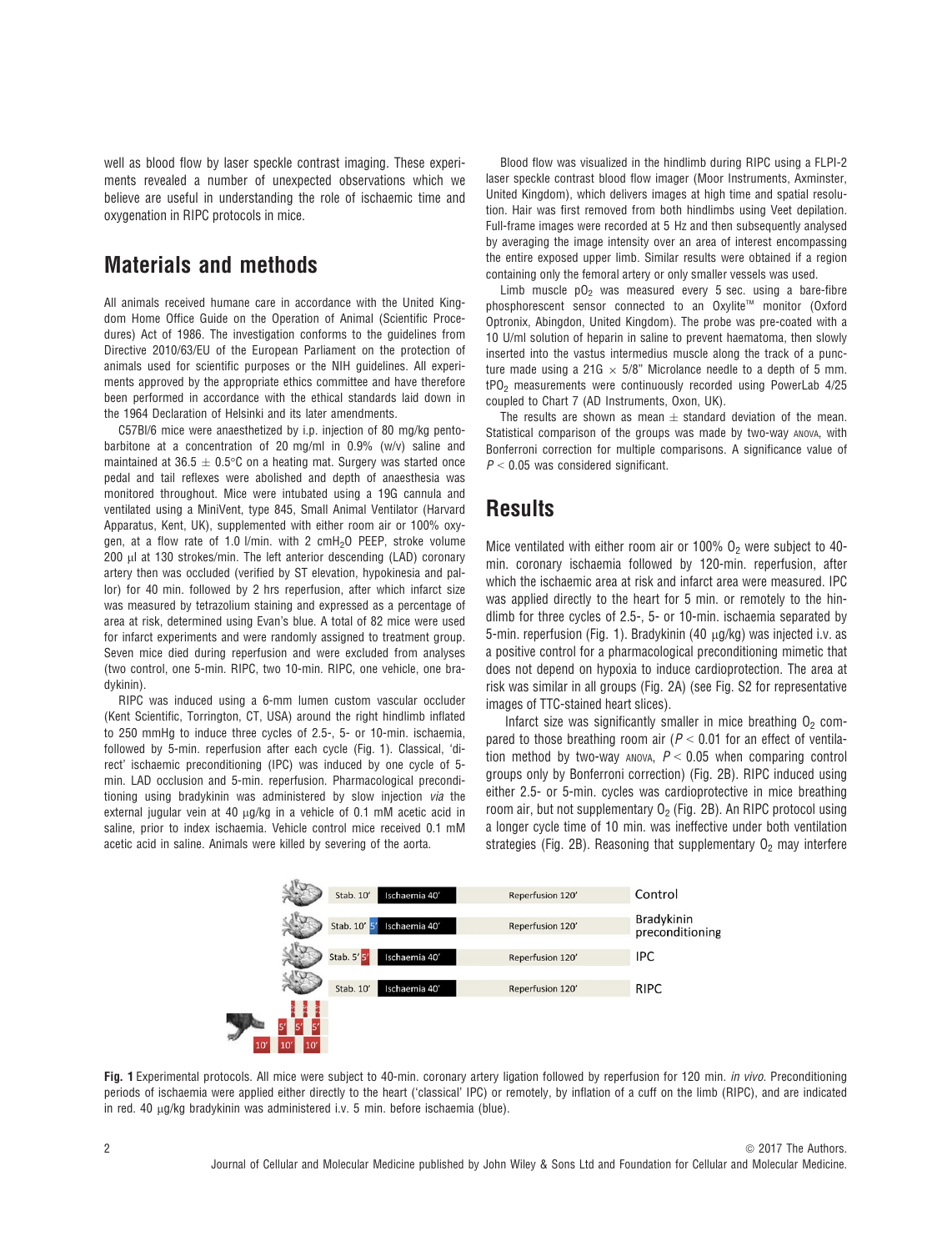



with the induction of hypoxia/ischaemia in the limb, we tested direct cardiac 'IPC' and found that this was able to reduce infarct size in room air, but was similarly ineffective under  $O<sub>2</sub>$  (Fig. 2B). In contrast, pharmacological protection using bradykinin was able to reduce infarct size in both settings (Fig. 2B).

Heart rate was measured at selected time-points during the experiment. There was a small but significant decrease in heart rate over the course of the experiment ( $P < 0.01$ ), but there were no significant effects of treatment on heart rate over this time period (Fig. S1). When analysing individual time-points, heart rate at baseline (measured 5 min. before ischaemia) was slightly elevated ( $P < 0.05$ ) in the mice breathing  $0<sub>2</sub>$  that had been treated with bradykinin, as anticipated. The only other time-point to show a significant difference was the 15-min. time-point, when heart rate was lower in the RIPC 2.5 min. group on room air. On average, the heart rate in all mice receiving oxygen was consistently lower at each time-point than the heart rate of those breathing room air at all time periods, averaging  $6.0 \pm 1.6$  bpm lower, although this was not statistically significant by two-way ANOVA ( $P = 0.31$ ).

We hypothesized that ventilation with supplementary oxygen might alter peripheral vasomotor tone, thereby affecting reactive hyperaemia, which is believed to be involved in the mechanism of RIPC [9]. For these and subsequent experiments, we focussed on 5 versus 10-min. limb ischaemia, with ventilation by either room air or supplementary  $O<sub>2</sub>$ . Laser speckle contrast tissue imaging was used to measure blood flow in the limb with high sampling frequency. Static images illustrate the complete cessation of blood flow in the ischaemic limb during RIPC and hyperaemia following reperfusion (Fig. 3A and B). We measured the degree of reactive hyperaemia during the three reperfusion phases of RIPC. As the response was virtually identical in each of the three cycles, these were averaged together for each mouse (Fig. 3B and C). The peak hyperaemic response was significantly higher after 10-min. occlusion than after 5 min.  $(P = 0.05)$ , but was not affected by ventilation protocol (Fig. 3C and D). Similarly, the length of time required for the blood flow to return to baseline (that is, 100% flow) was longer after 10-min. occlusion than 5 min., but this was similarly unaffected by ventilation protocol (Fig. 3C and E). In separate mice, changing ventilation from air to  $O<sub>2</sub>$ did not significantly alter hindlimb blood flow  $(N = 3, P = 0.25)$ . Blood flow was also measured in the non-preconditioned limb and was found to increase by 8.8  $\pm$  1.1% after release of the cuff, suggesting a systemic response; however, this was not significantly different in any of the groups (data not shown).

To test the hypothesis that supplementary oxygen affected the time taken to achieve muscle hypoxia, we measured limb  $pO<sub>2</sub>$  with a fine, phosphorescent tissue sensor. The average traces of  $pO<sub>2</sub>$  over time demonstrate that basal muscle  $pO<sub>2</sub>$  was slightly elevated in mice ventilated with supplementary oxygen (red traces, Fig. 4A).  $pO<sub>2</sub>$ rapidly decreased to  $\leq 1$  mmHg within a minute of limb occlusion. and this drop was very similar in mice breathing room air and supplementary oxygen. After reperfusion,  $pO<sub>2</sub>$  increased rapidly, exhibiting a hyperaemic overshoot which was much greater in mice breathing supplementary oxygen (Fig. 4A and B). Thus, the total time during which tissue was hypoxic was not altered by different ventilation strategies. Interestingly, after the cuff was deflated,  $pO<sub>2</sub>$  returned to baseline  $~10$  times more slowly (30-75 sec.) than blood flow returned to baseline (3–7 sec., data not shown).

### **Discussion**

In these studies, we set out to determine whether supplemental oxygen would affect infarct size in mice subject to ischaemia and reperfusion. In two separate groups of mice (control and vehicle), ventilation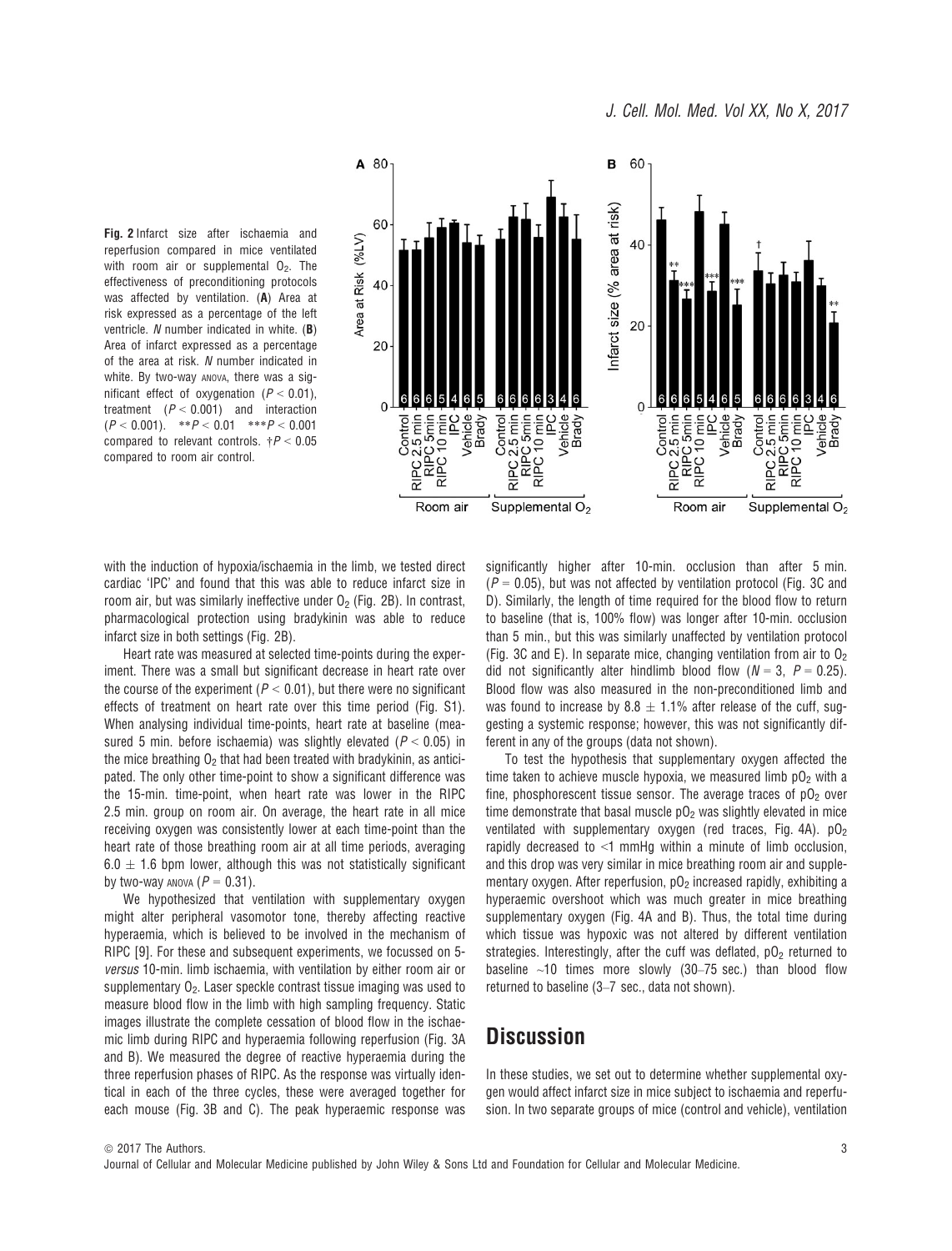

Fig. 3 Blood flow (reactive hyperaemia) in the hindlimb measured by laser speckle contrast imaging. (A) Colour image of blood flow in the hindlimb, demonstrating cessation of blood flow after cuff inflation ('ischaemia'), and hyperaemic response after release (white arrows). (B) Chart of blood flow in RIPC limb during a representative experiment, relative to baseline of 100%. (C) Average blood flow during reperfusion phase, averaged over three phases and  $n = 3$  mice. (**D, E**) Maximum increase in blood flow tissue pO2 (mmHg) (D) and time to recover to baseline (E) during the reperfusion phase of RIPC. By two-way ANOVA, RIPC time affected the increase in blood flow  $(P < 0.05)$ , although no differences were significant by Bonferroni *post hoc* test.  $N = 3$  mice per group.

Fig. 4 (A) Average limb tissue pO2 (mmHg) from baseline to the end of the first reperfusion phase  $(N = 3$  mice per group). (B) Average limb tissue pO2 at baseline and the peak during the reperfusion phase of RIPC. Peak and baseline differed significant by paired two-way ANOVA. \*\* $P < 0.01$ , \*\*\* $P < 0.001$ .  $N = 3$  mice per group.

with supplemental oxygen was found to reduce infarct size. Furthermore, a standard protocol of three cycles of 5-min. RIPC was unable to induce further protection. This was not because the mice were at a 'ceiling' of cardioprotection because the pharmacological preconditioning agent, bradykinin, was able to induce additional cardioprotection. Longer or shorter periods of limb ischaemia were similarly ineffective at inducing RIPC in supplemental oxygen, as was direct cardiac IPC, despite it being effective in room air. These results led us to hypothesize that alterations in limb oxygenation or in the restoration of limb blood flow during the reperfusion phase (perhaps

secondary to peripheral vasoconstriction) could explain the inability to induce protection. This possibility was supported by the observation that cycles of RIPC with 10-min. ischaemia duration were ineffective at inducing cardioprotection even in room air, which might suggest that limb reperfusion was inadequate after prolonged ischaemia. However, when blood perfusion or limb  $pO<sub>2</sub>$  was directly and precisely measured by laser speckle contrast imaging and using an intramuscular  $pO<sub>2</sub>$  sensor, no alterations in the induction of tissue hypoxia, total hypoxia duration, or restoration of blood flow and reactive hyperaemia were found that could explain the observations.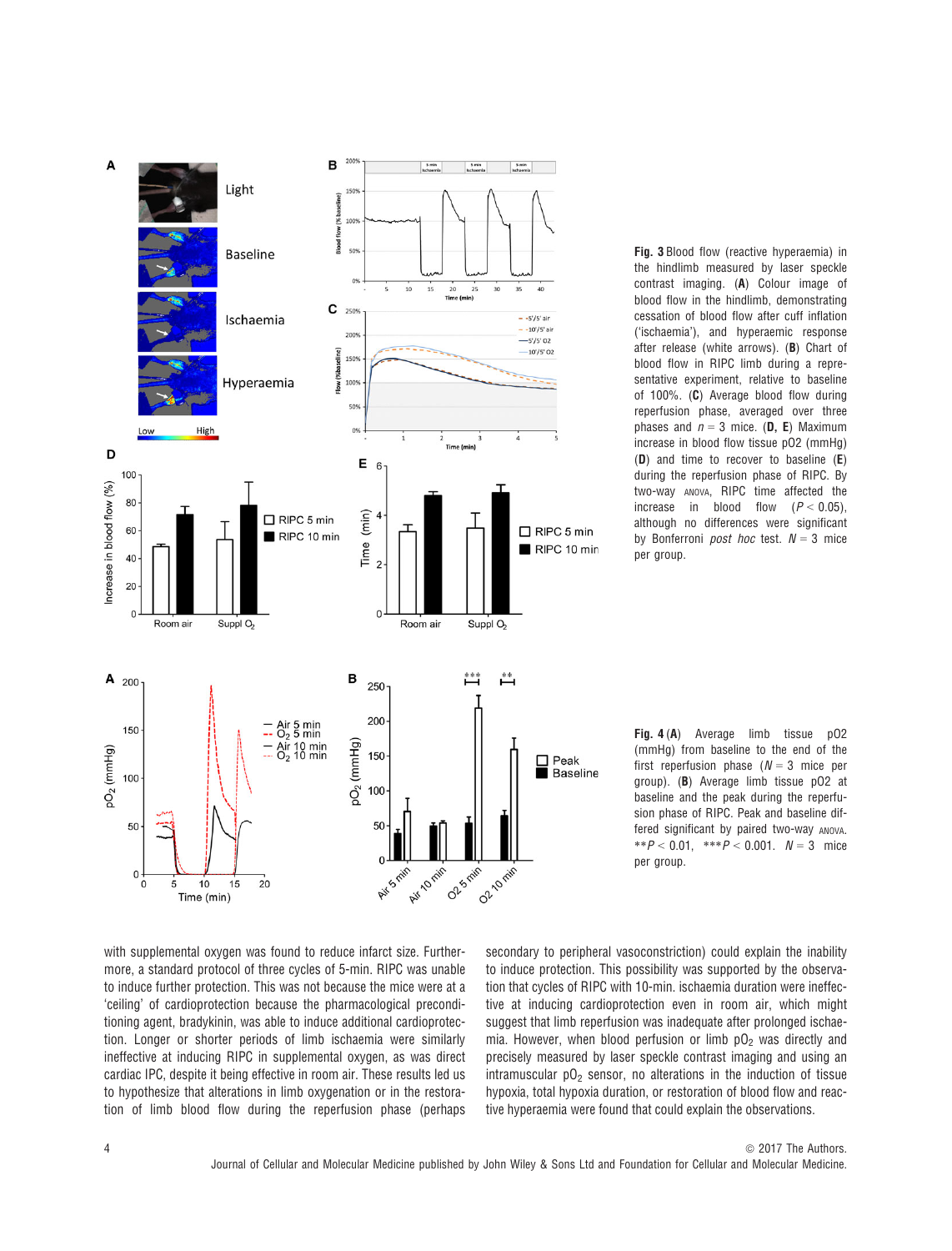### Why are mice ventilated with supplemental  $\mathbf{0}_2$ protected?

We considered several possible reasons for mice breathing  $O<sub>2</sub>$  having smaller infarcts. Higher oxygen saturation can induce cardiac bradycardia [10], and heart rate is known to influence infarct size. However, we observed no significant effect of ventilation strategy on heart rate. On average, the heart rate in mice receiving oxygen was  $6.0 + 1.6$  bpm  $(-1%)$  less than those receiving room air, but this small difference seems unlikely to account for the significant protection. A mechanism involving redistribution of coronary blood flow to the ischaemic region via coronary collaterals is not possible, because the strain of mice used here lack significant coronary collateralization [11]. It may be argued that increased  $pO<sub>2</sub>$  improves oxygenation of peri-infarct regions *via* simple diffusion into the ischaemic periphery, but it must be remembered that the tissue  $p0<sub>2</sub>$  gradient in the heart is extremely high due to the high oxygen consumption rates of cardiomyocyte mitochondria [12].

Transient exposure to hyperoxia lasting at least 120 min. has been shown to mimic preconditioning, reducing infarct size in rats subsequently subjected to ischaemia and reperfusion [13], although the mechanism was not established. In humans, hyperoxia has been shown to increase parasympathetic influence on the heart [10]. RIPC is believed to induce cardioprotection via two parallel pathways, one involving the release of a humoural factor and the other via parasympathetic activation [14–17]. Therefore, parasympathetic activation by hyperoxia could potentially explain why hearts are protected and not amenable to further protection by RIPC. In this scenario, bradykinin is capable of delivering additional cardioprotective benefit via a direct signalling mechanism.

Hyperoxia also appears to reduce infarct size in other organs. For example, hyperoxia during cerebral ischaemia in rats has been shown to slow infarct development as well as decreasing ultimate infarct size [18–20]. Hyperoxia in this model did not alter cerebral blood flow [18].

### Why is ischaemic conditioning ineffective when breathing supplemental  $0<sub>2</sub>$ ?

The explanation for the ineffectiveness of IPC and RIPC in mice breathing supplemental  $O<sub>2</sub>$  is unclear. Despite the activation of a protective mechanism in these mice, there is clearly room for additional protection, as demonstrated by the use of bradykinin. This suggests that the inability to induce protection is related either to the inability to produce sufficient ischaemia under these conditions or to the inability of ischaemia to activate protective signalling pathways. Reactive hyperaemia is believed to be important for the induction of protective signalling pathways by RIPC [9]. As oxygen status can cause dramatic redistribution of blood flow between the periphery and central organs [21, 22], we tested that hypothesis that limb perfusion or reactive hyperaemia was decreased when ventilated with oxygen. However, we observed no effect of ventilation strategy on resting hindlimb blood flow or on the ability to reperfuse the limb, as demonstrated by a robust hyperaemic response during the reperfusion phase of RIPC.

RIPC applied to the lower limbs increases coronary blood flow in pigs [23], and RIPC also transiently increases coronary blood flow in healthy human beings, via a hyperaemic response during early reperfusion [24]. Thus, the hyperaemia of RIPC appears to be a systemic response. We are unable to measure coronary blood flow in the mouse but we detected a consistent increase in blood flow in the non-RIPC limb following the RIPC procedure. Again, however, this response was unaltered by oxygen status.

#### How important is the ischaemia duration during RIPC?

In room air, 2.5- and 5-min. periods of ischaemia during RIPC were protective, but 10-min. periods were not. Identical results were observed by Botker's group using a model in which RIPC was applied to mice in vivo, before hearts were removed, perfused on a Langendorff apparatus, and infarcted ex vivo [25]. This would suggest that careful optimization of the ischaemic duration in patients is important. The reason for loss of protection with 10-min. protocol is not clear. After 10 min., the vessels of the hindlimb remained patent and limbs reperfused well – indeed, the hyperaemic response was significantly greater than after 5 min. Limb  $pO<sub>2</sub>$  was restored to normal with similar kinetics after 5- and 10-min. ischaemia. One possibility is that longer durations of limb ischaemia cause the release of an 'anti-protective' factor that counteracts the benefits of RIPC. Extensive further work would be required to confirm this hypothesis, for example by measuring plasma levels of parameters such as proinflammatory cytokines.

We conclude that ventilation with room air or supplemental oxygen can have a major influence on final infarct size in mice. All tested remote and direct IPC protocols were ineffective when using supplemental oxygen, despite pharmacological protection remaining effective. Ventilation strategy should be taken into consideration when designing infarction experiments in mice. Furthermore, this variable may potentially be important in the design of clinical studies and may explain, in part, some of the neutral results to date. However, clinical studies will be required to confirm the effect of ventilation on RIPC, and these should also be designed to take into account the fact that 30–50% FiO2 is typically used during mechanical ventilation of patients under anaesthesia.

### Acknowledgements

This work was supported by the cardiometabolic programme of the National Institute for Health Research (NIHR) University College London Hospitals (UCLH) Biomedical Research Council (BRC233/CM/SD/101320) and British Heart Foundation (PG/15/52/31598). The work was undertaken at UCLH/UCL who received a proportion of funding from the Department of Health's NIHR Biomedical Research Centres funding scheme.

# Conflict of interest

The authors declare that they have no conflict of interest.